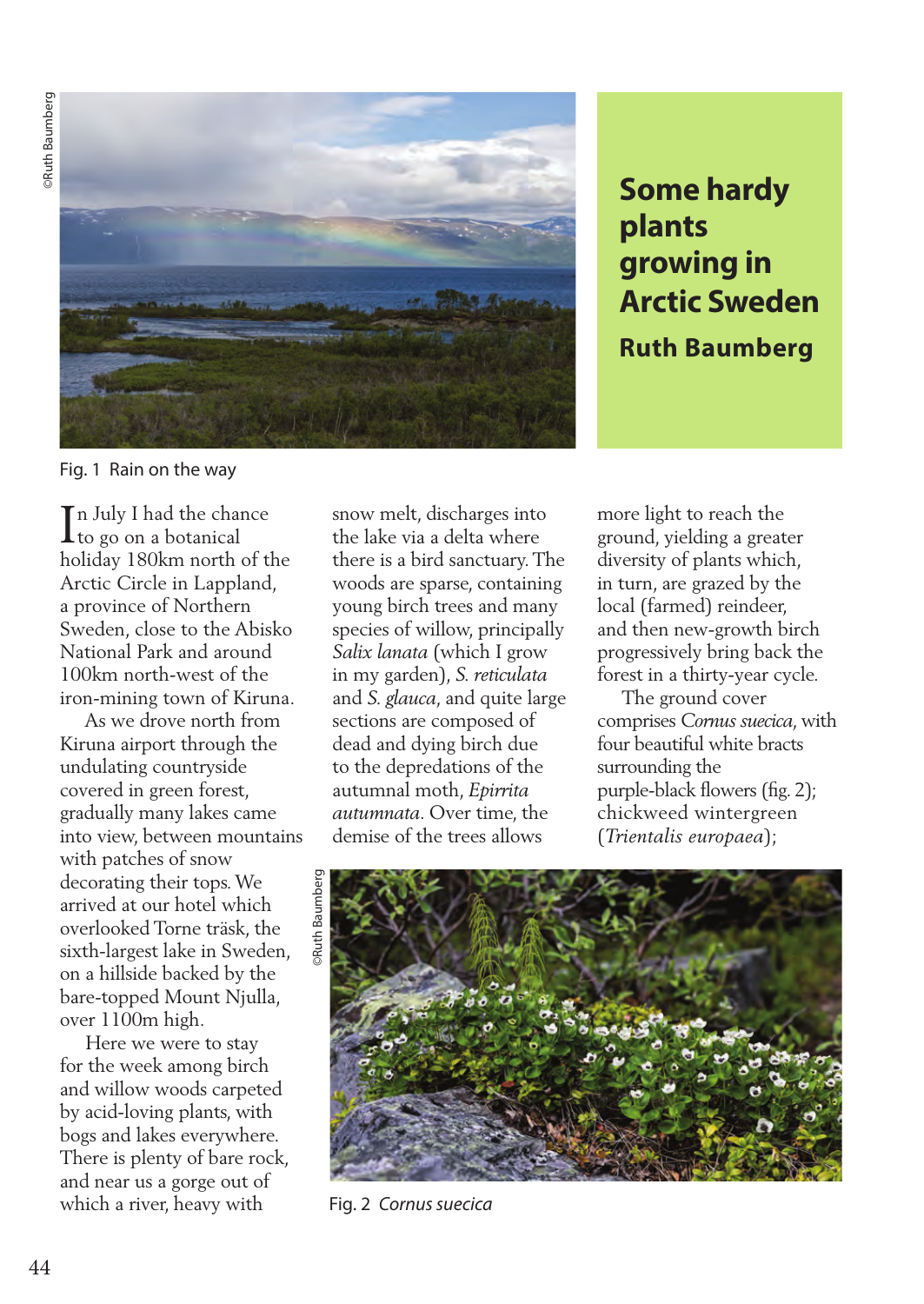

several forms of equisetum (that most maligned garden weed, horsetail), including *E. sylvaticum* and *E. pratense*; white-flowered mountain avens (*Dryas octopetala* – fig. 3); various forms of pinguicula (the purple *P. vulgaris* that used to seed into my pots at home, plus white *P. alpina* and a tiny purple *P. villosa*) in the damp patches; a ubiquitous yellow violet (*Viola biflora*); a blue astragalus; various species of heath, lingonberry, crowberry, cranberry, cloudberry, bilberry; oak fern (*Gymnocarpium dryopteris*); and many mosses and lichens. So quite an unfamiliar set of plants, though interspersed among them were some familiar friends: purple *Geranium sylvaticum*, yellow *Trollius europaeus*, red campion (*Silene dioica*), and herb paris (*Paris quadrifolia*) which I grow in my garden as a large patch under the shelter of a beech hedge.

On a trip into the



Fig. 3 *Dryas octopetala* Fig. 4 *Campanula uniflora*

gorge, we saw more plants clinging to the rocks – again unfamiliar species, but from genera we knew: *Primula stricta*, a rather unkempt and weedy, pale-lilac primula; *Campanula uniflora*, elegant but not showy (fig. 4); several saxifrages, *S. caespitosa* and *S. nivalis*; and two unusual silenes, *S. wahlbergella* and *S. involucrata*. The silenes reminded me of a favourite of mine: a much taller garden plant that grows happily in dry shade in my garden, *Silene fimbriata*, which has the same swollen calyx but finely cut petals.

 After the first day walking locally in the Abisko National Park, we took a bet on the weather (clouds were low but not atop Mount Njulla) and ascended the mountain on a very slow chairlift to beyond the tree line, where we found ground-hugging plants – too windy for trees, apart from a minuscule prostrate willow, *Salix herbacea*.



Fig. 5 *Rhododendron lapponicum*



Fig. 6 *Kalmia procumbens* (syn. *Loiseleuria procumbens*)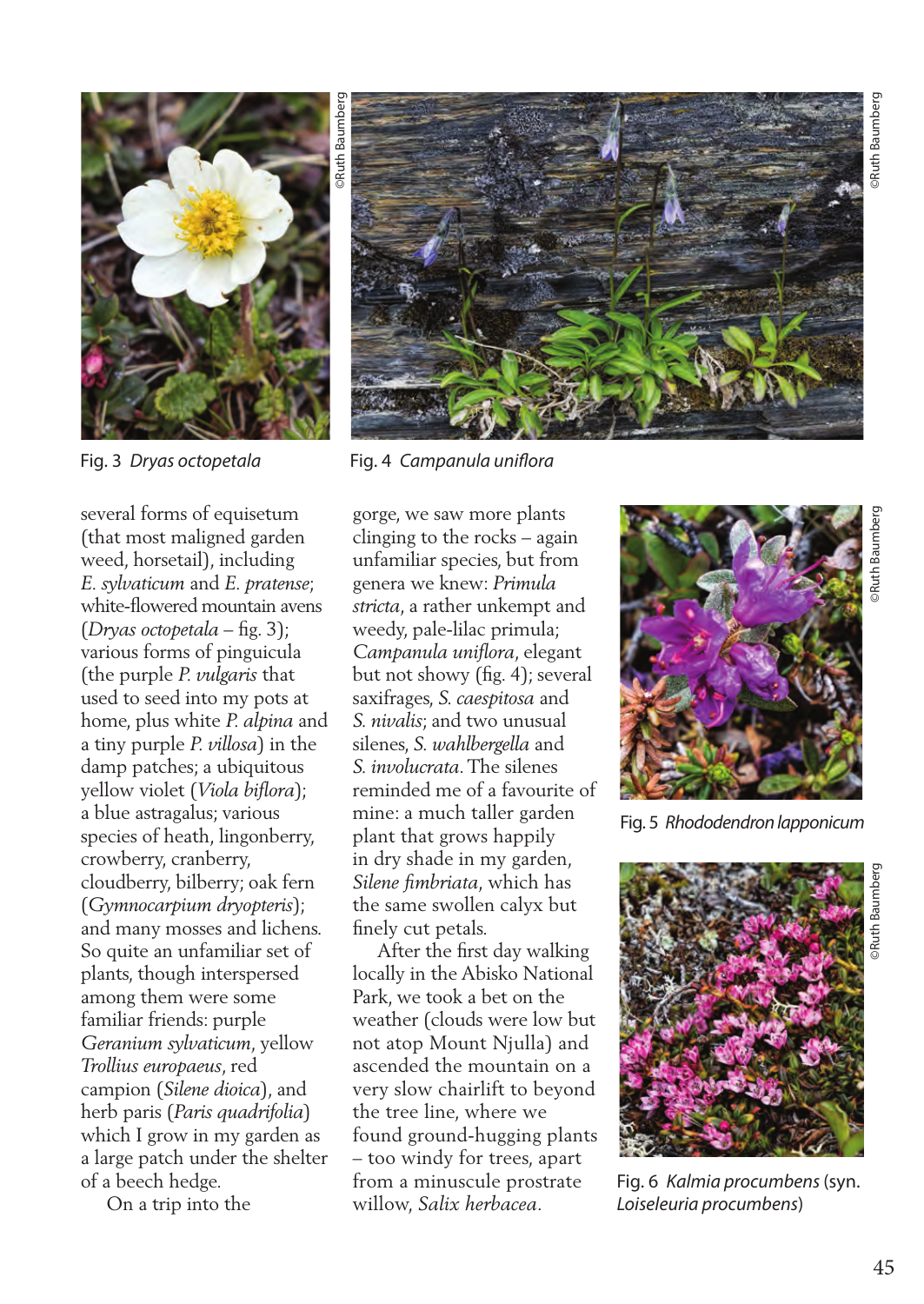

Fig. 7 *Pedicularis lapponica* Fig. 8 *Betula nana*







Fig. 9 Near the Arctic skua lake

Floating above the ground on our way up, we saw our only lemming, scurrying along a path and disappearing into a hole.

 We saw big patches of pink *Silene acaulis* and a beautiful white mountain plant *Diapensia lapponica* on the rocks together with a very small purple rhododendron, *R. lapponicum*  (fig. 5) and vivid-pink *Kalmia procumbens* (syn. *Loiseleuria procumbens* – fig. 6). There were heaths, pink

bog rosemary (*Andromeda polifolia*), and poking up through them, a pale-yellow lousewort (*Pedicularis lapponica* – fig. 7).

 It was interesting to see miniature species of birch (*Betula nana* – fig. 8) and willow, which were both very prostrate, but thriving despite the strong winds and months of snow cover they experience. But the general aspect was of wind, bare rock, patches of snow and views of the lake below; a very harsh

climate. Hardy plants indeed and a world away from the relatively lush climate of our gardens at home; yet here too we found thriving plants, which shows that there are all kinds of ecological niches, and we shouldn't give up on planting difficult areas.

 After getting cold up on the heights and eating our picnic in the café at the top of the chairlift, we descended to the lake level where we examined plants along the roadside (a surprisingly good habitat) before retreating to our warm hotel. The following day was mostly given over to observing birdlife from boardwalk paths through marshes, and a climb up to a lake where we saw red-throated divers and Arctic skuas, and views of reedy lakes, damp bogs and heath flowers; though the outing was curtailed by heavy rain (fig. 9).

 Another long day trip to Trollsjön valley followed; about 15 km further on from the previous day. The surrounding mountains were covered with overnight falls of fresh snow (it snowed as we were leaving our hotel). As usual, the lower slopes were covered with relatively sparse willow and birch woods, but strewn through them were many lush and interesting lichens. After we crossed the railway line (mostly used for transporting iron ore from Kiruna to the port of Narvik in Norway) we climbed above the tree